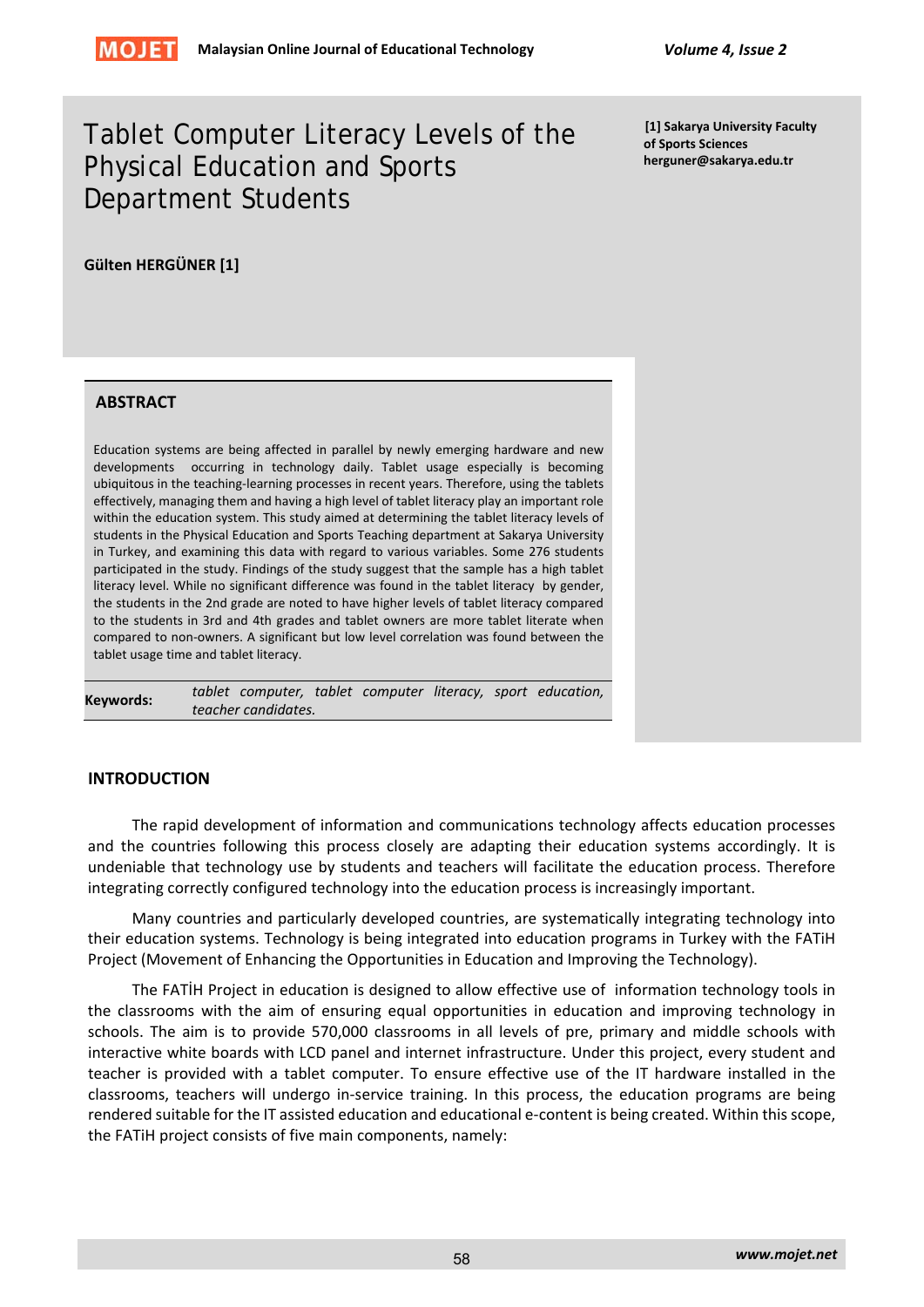- Providing the Hardware and Software Substructure
- Providing and Managing the Educational e-Content.
- Effective IT use in Education Programs
- In-Service Training of the Teachers
- Ensuring the Conscious, Secure, Manageable and Measurable IT usage (MEB, 2016)

One of the technological hardware distributed with the FATiH Project is the tablet computer. Tablet computers can be described as portable devices having a small touch screen, internet access, and data storage capability. These features make tablet computers one of the most used devices in recent years. Having Internet access, the ability to play sounds, send e-mails, watch and record videos and read e-books are some features contributing to the increasing popularity of tablets (Shurtz, Halling, &Mckay, 2011).

Although tablet computers are similar to other computers, their advantages include functionality, ease of use, interaction and touch screen friendly applications; they also have disadvantagesin terms of the ability to use the productivity tools (Mock, 2004). However, tablet computer benefits are visible in many studies in terms of improving students' problem solving abilities (Gök, 2012); student performance (Enriques, 2010; Pryor & Bauer, 2008) and enhancing students' problem solving abilities (Ellington, Wilson,& Nugent, 2011).Other studies show that tablet computers increase interaction (Koile& Singer, 2006) and communication (Galligan, Hobohm,& Loch, 2012; Jones & Sinclair, 2011; Sneller, 2007).

The literacy term however, in its most basic sense, can be described as the individual ability to sustain life within the society they live in, being able to read to a certain extent that is enough for them to communicate with society, while also being able to write and solve basic arithmetic operations (Karunaratne, 2000). Willem et al. (2006) state that the literacy term is not a basic notion that has only one accepted description; nor is there a universal definition or a standard for the notion. Ginsburg and Creger (2003) state that the new notion of literacy consists of the ability to live in the 21st century; it does not only represent reading, writing and solving basic mathematical operations but also includes the ability to manage the types of information appearing in different shapes and forms throughout daily life. Blackall (2005), on the other hand, states that 21st century literacy can be described as the overlap of verbal, visual and numerical literacy, skills and talents. Therefore, technological literacy is necessary as part of the 21st century literacies emerging for the teachers who are key players in the education system.

Holland (2004) emphasizes that students need to be raised as individuals who are able to adopt technological innovations, able to describe and solve problems, while also having the potential to affect their lives and future, and make appropriate decisions. Individuals who can make conscious decisions about technology can be described as technology literate. Technology literacy can be described as having the appropriate skills, information and behavior for using, applying, designing and changing the technology (Wang, 2003). Therefore, our teachers who possess the competences of 21st century teachers, especially nowadays when the FATiH Project is topical, are expected to be able to use the tablet computers that are one of the main components of the FATiH Project, actively and effectively. This is only feasible if teachers are tablet computer literate.

Tablet computer literacy, while being one of the new literacy notions, can be described as being aware of the tablet computer features and having the skills to use the tablet computers at normal and advanced levels. This study is aimed at determining the tablet literacy levels of the students of the Physical Education and Sports Teaching department, who are the teachers of the future, and examining this data in terms of various variables.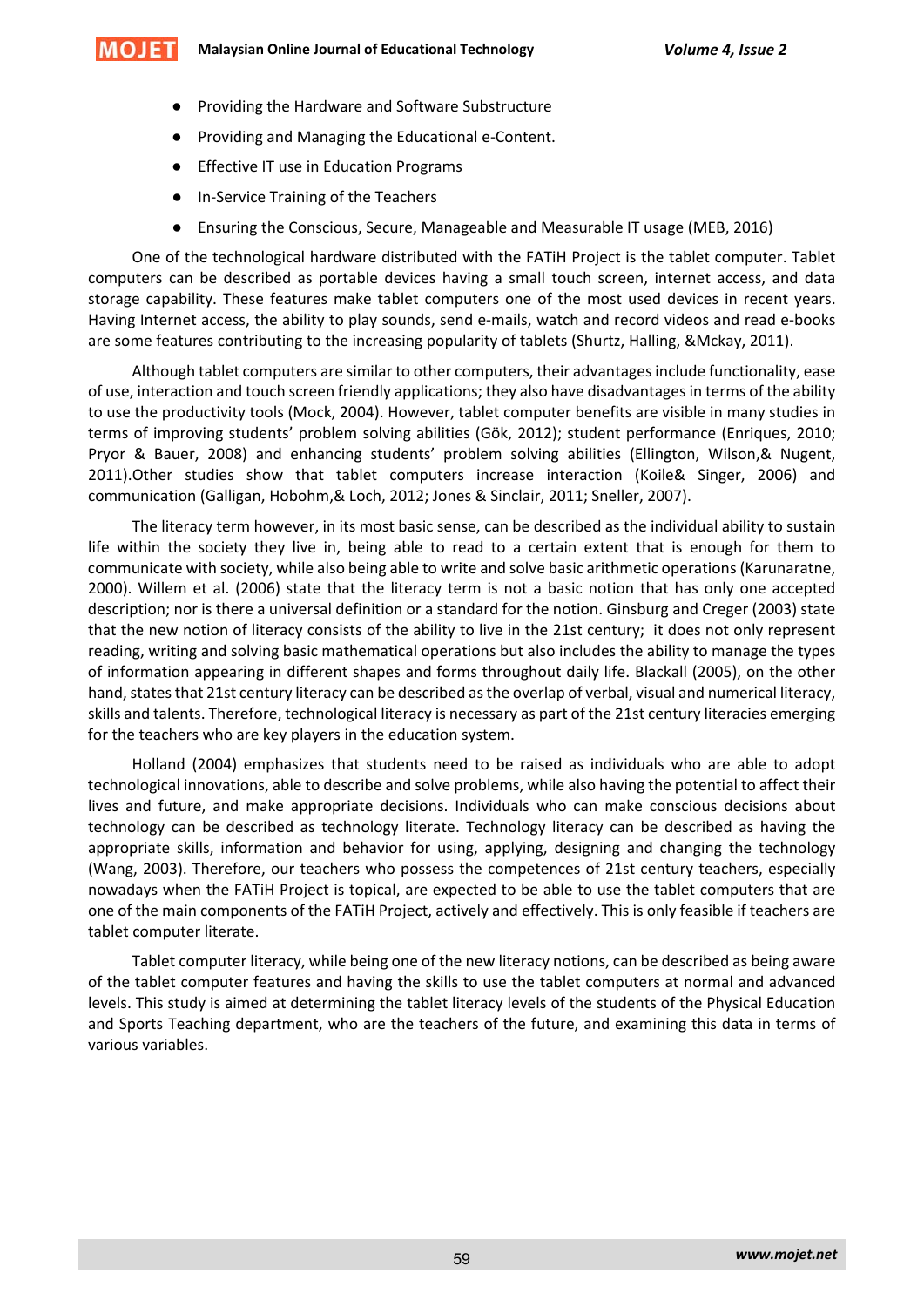

## **METHOD**

The purpose of this section is to provide information regarding the findings, participants, data collection tool and data collection process of the study.

## **Participants**

Some 276 students of the University of Sakarya, Faculty of Sports Sciences, Physical Education and Sports Teaching Department participated in this study, which aimed at measuring the tablet computer literacy levels of the Physical Education and Sports Teaching students. Participant selection for the study was conducted through convenience sampling. Some 117 (42%) of the participants are female and 159 (58%) are male students. Their age group is 18‐34 years. The majority of the students are 21 years old. In addition, 64 (23%) of the participants are students in the 1st grade, while 66 (24%) are in 2nd grade, 62 (22%) in 3rd grade and 84 (31%) in 4th grade.A total of 123 students (45%) own a tablet computer while 153 (55%) do not own one. The time of usage of the students owning tablets varies between 1 and 13 years. The highest frequency of usage is 3 years.

#### **Data Collection Tool**

The data collection tool used in the framework of this study is the "Teacher Candidates Tablet Computer Usage and Literacy Scale" developed by Kıyıcı, Kırksekiz, Kiper, and İşbulan (2014). The scale features 33 items and is in the 3‐factor structure.

There are 15 items in the first factor. The load values of these items vary between 0.56 ‐ 0.88. This factor which accounts for the 29.82% of the total variance of the scale, is named as "Tablet Computer Basic Level Usage Competence". There are a total of 9 items in the second factor of the scale (with load values varying between 0.62 ‐ 0.74). This factor accountingfor 15.60% of the total variance of the scale, is named the "Tablet Computer Feature Awareness". The third factor of the scale involves 9 items. The load values of these items vary between 0.74 ‐ 0.46. This factor which accounts for 14.84% of the total variance of the scale is named the"Tablet Computer Advanced (Expert) Level Usage Competence".

Internal consistency coefficients are found as the following: .96 for the "Tablet Computer Basic Level Usage Competence" factor, .88 for the "Tablet Computer Feature Awareness" factor and .89 for the "Tablet Computer Advanced (Expert) Level Usage Competence" factor. These internal consistency coefficient values are considered to be acceptable values for the reliability level of the tablet computer literacy competence scale. Hence the overall "Teacher Candidates Tablet Computer Usage and Literacy Scale" can be used in the study.

#### **Data Collection Process**

In this study aimedat measuring the tablet computer literacy levels of students in the Physical Education and Sports Teaching Department and examine this data in terms of various variables, the data werecollected by applying the Tablet Computer Usage and Literacy Scale on the 276 students in the University of Sakarya, Sports Sciences Faculty, Physical Education and Sports Teaching Department in the Fall Term of the 2015‐2016 Academic Year. The data collection process took approximately 2 weeks and special attention was paid in order to ensure the data collection to be from the volunteer students.

# **FINDINGS**

In this section, the findings regarding the study are given in terms of the tablet computer literacy level, gender, age, grade, tablet computer ownership and the period of owning a tablet computer.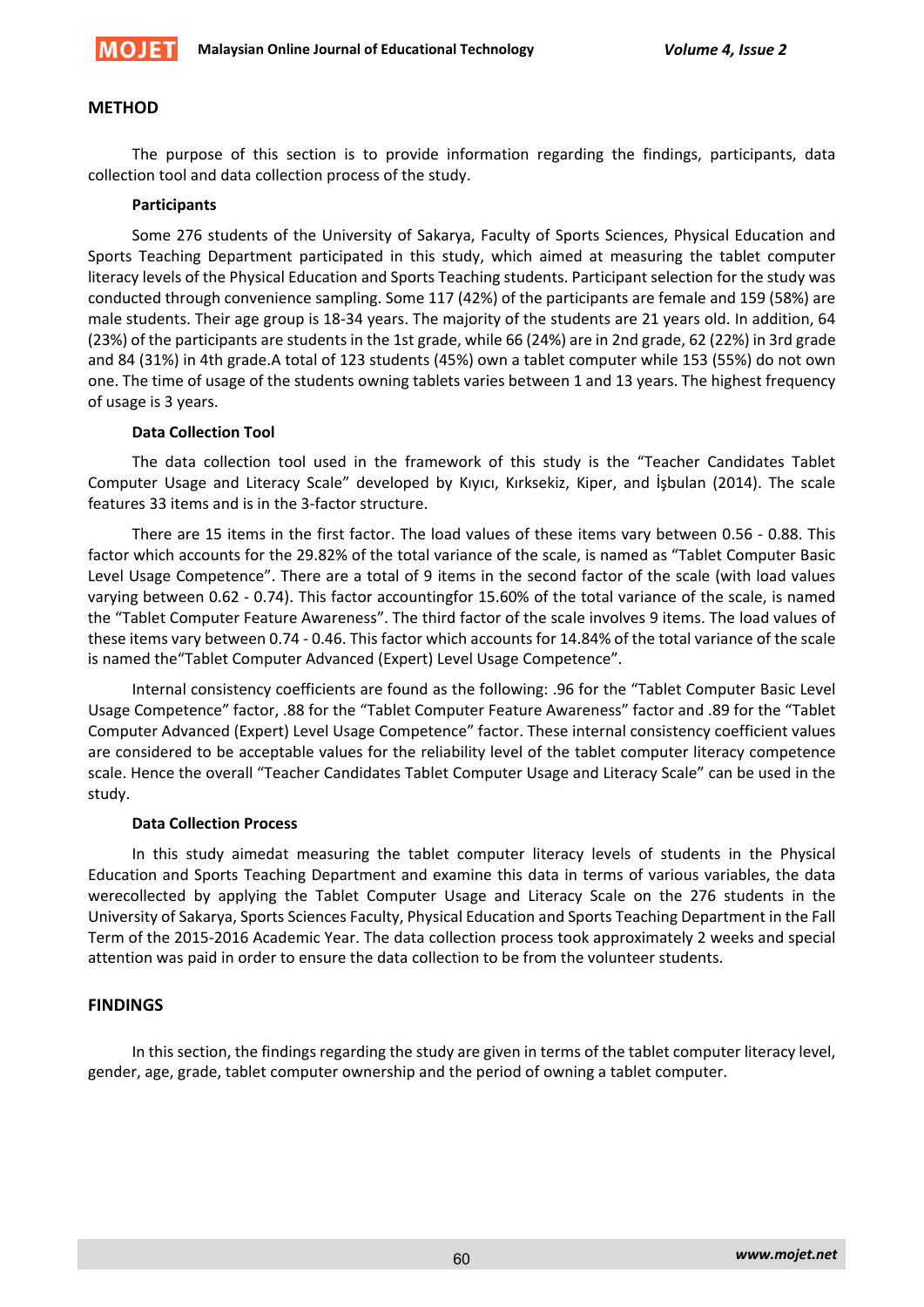# **Table 1. The Tablet Computer Literacy Levels of the Students**

|                                                            | v      | Max | SD    | ℅   |
|------------------------------------------------------------|--------|-----|-------|-----|
| <b>Tablet Computer Usage Competences</b>                   | 64.41  | 75  | 13.26 | %86 |
| <b>Tablet Computer Feature Awareness</b>                   | 35.73  | 45  | 7.63  | %79 |
| <b>Tablet Computer Advanced Level Usage</b><br>Competences | 36.91  | 45  | 8.05  | %82 |
| <b>Tablet Computer Literacy</b>                            | 137.06 | 165 | 26.77 | %83 |

According to the findings, the students' total scores for "Tablet Computer Usage Competences", "Tablet Computer Feature Awareness", "Tablet Computer Advanced Level Usage Competences" and "Tablet Literacy" are at high levels. According to these findings, it can be said that the tablet literacy skill of the Physical Education and Sports Teaching Department students is at high level.

Table 2. The Tablet Computer Literacy Levels of the Students in terms of the Gender Variable

|                                          | Gender      | N   | $\boldsymbol{X}$ | <b>SD</b> |      | p    |
|------------------------------------------|-------------|-----|------------------|-----------|------|------|
| <b>Tablet Computer Usage Competences</b> | Female      | 117 | 64.68            | 12.10     | .285 | .776 |
|                                          | Male        | 158 | 64.22            | 14.10     |      |      |
| <b>Tablet Computer Feature Awareness</b> | Female      | 117 | 35.02            | 7.65      | 1.32 | .188 |
|                                          | Male        | 158 | 36.25            | 7.59      |      |      |
| <b>Tablet Computer Advanced Level</b>    | Female      | 117 | 36.63            | 7.84      | .496 | .620 |
| <b>Usage Competences</b>                 | Male        | 158 | 37.11            | 8.22      |      |      |
| <b>Tablet Computer Literacy</b>          | Female      | 117 | 136.34           | 25.31     | .387 | .699 |
|                                          | <b>Male</b> | 158 | 137.60           | 27.86     |      |      |

The findings suggest no significant differences were found for the students' total scores for "Tablet Computer Usage Competences", "Tablet Computer Feature Awareness", "Tablet Computer Advanced Level Usage Competences" and "Tablet Literacy" in terms of the gender variable.

|  | Table 3. The Tablet Computer Literacy Levels of the Students in terms of the Grade Variable |  |  |  |  |  |
|--|---------------------------------------------------------------------------------------------|--|--|--|--|--|

|                                                                      | Grade    | N  | $\overline{\bm{X}}$ | <b>SD</b> | Source of<br>Variance | df  | Mean<br><b>Squares</b> | F    | p    |
|----------------------------------------------------------------------|----------|----|---------------------|-----------|-----------------------|-----|------------------------|------|------|
|                                                                      | 1.Grade  | 64 | 62.0                | 13.5      | Inter-group           | 3   |                        |      |      |
| <b>Tablet Computer Usage</b>                                         | 2.Grade  | 66 | 67.8                | 11.6      | Intra-group           | 271 | 1102.2                 | 6.65 | .000 |
| Competences                                                          | 3. Grade | 62 | 68.4                | 9.38      | Total                 | 274 | 165.7                  |      |      |
|                                                                      | 4. Grade | 84 | 60.6                | 15.2      |                       |     |                        |      |      |
|                                                                      | 1.Grade  | 64 | 34.2                | 8.04      | Inter-group           | 3   |                        |      |      |
| <b>Tablet Computer</b>                                               | 2.Grade  | 66 | 36.9                | 7.37      | Intra-group           | 272 | 151.5                  |      |      |
| <b>Feature Awareness</b>                                             | 3. Grade | 62 | 37.2                | 5.95      | Total                 | 275 | 57.24                  | 2.64 | .049 |
|                                                                      | 4. Grade | 84 | 34.7                | 8.35      |                       |     |                        |      |      |
|                                                                      | 1.Grade  | 64 | 35.5                | 8.44      | Inter-group           | 3   |                        |      |      |
| <b>Tablet Computer</b><br><b>Advanced Level Usage</b><br>Competences | 2.Grade  | 66 | 38.4                | 7.08      | Intra-group           | 272 | 202.4                  |      |      |
|                                                                      | 3. Grade | 62 | 38.5                | 5.57      | Total                 | 275 | 63.36                  | 3.19 | .024 |
|                                                                      | 4. Grade | 84 | 35.5                | 9.53      |                       |     |                        |      |      |
|                                                                      | 1.Grade  | 64 | 131                 | 28.4      | Inter-group           | 3   |                        |      |      |
| <b>Tablet Computer</b>                                               | 2.Grade  | 66 | 143                 | 24.1      | Intra-group           | 271 | 3527                   |      |      |
| Literacy                                                             | 3. Grade | 62 | 144                 | 18.8      | Total                 | 274 | 685                    | 5.14 | .002 |
|                                                                      | 4. Grade | 84 | 130                 | 30.2      |                       |     |                        |      |      |

As a result of the analysis, significant differences were found in the tablet computer literacy levels of the students in terms of the grade variable. Scheffe Test was applied in order to identify between in which groups these significant differences occurred.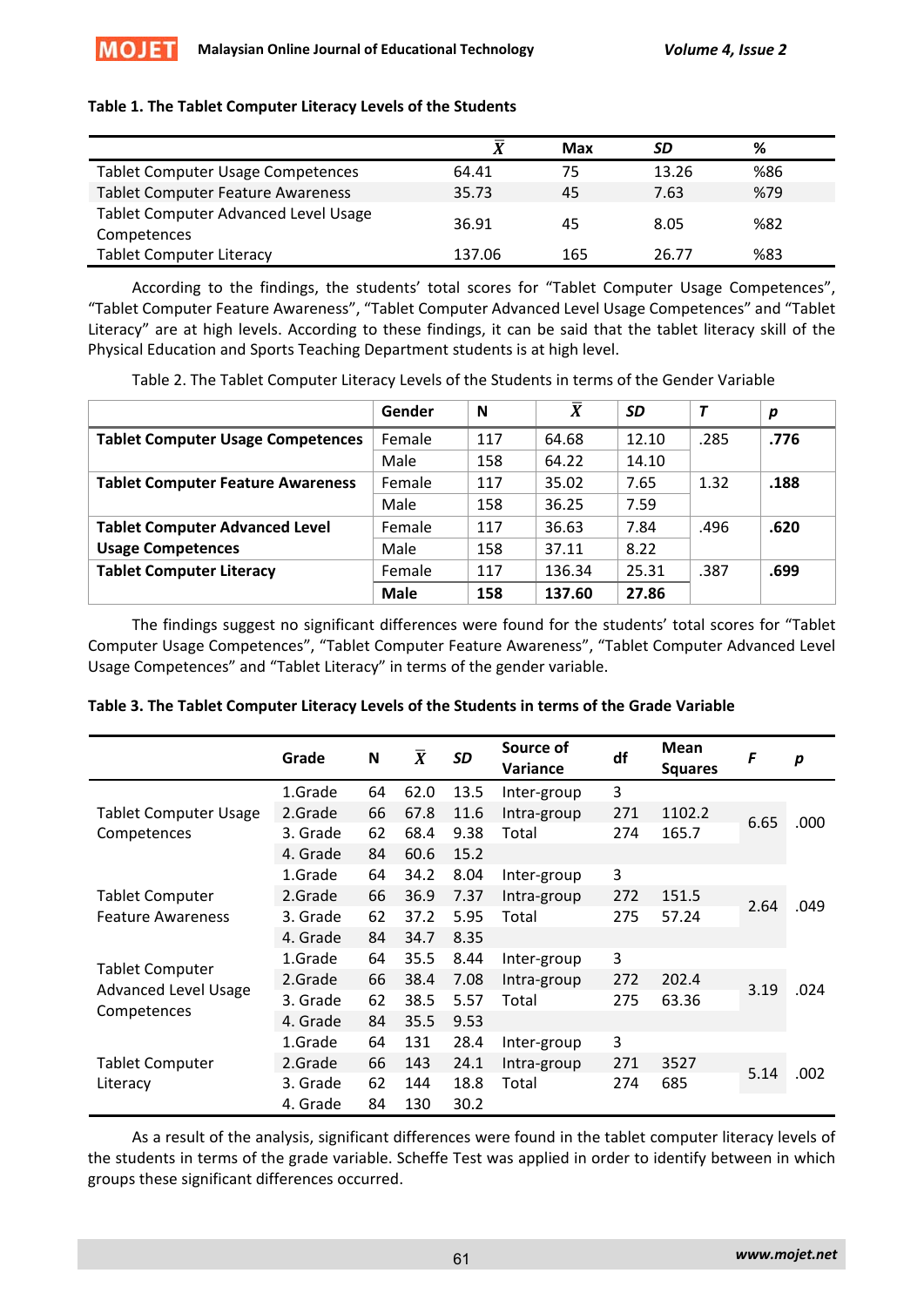## **Table 4. Results of the Scheffe Test**

|                                 | Grades   |          | Mean Dif. |      |
|---------------------------------|----------|----------|-----------|------|
| <b>Tablet Computer Usage</b>    | 2.Grade  | 4. Grade | 7.18      | .011 |
| Competence                      | 3. Grade | 4. Grade | 7.81      | .005 |
|                                 | 2.Grade  | 4. Grade | 12.36     | .045 |
| <b>Tablet Computer Literacy</b> | 3. Grade | 4. Grade | 13.26     | .029 |

As a result of the Scheffe Test, the tablet computer usage competence and tablet computer literacy levels of the students in the 2nd and 3rd grades were found superiorto that of students in the 4th grade.

|                                          | Owning     | N   | $\overline{X}$ | SD    |      | р    |
|------------------------------------------|------------|-----|----------------|-------|------|------|
|                                          | Yes        | 123 | 66.52          | 11.48 | 2.39 | .017 |
| <b>Tablet Computer Usage Competences</b> | <b>No</b>  | 152 | 62.71          | 14.35 |      |      |
|                                          | <b>Yes</b> | 123 | 36.82          | 6.78  | 2.15 | .032 |
| <b>Tablet Computer Feature Awareness</b> | <b>No</b>  | 152 | 34.84          | 8.16  |      |      |
| <b>Tablet Computer Advanced Level</b>    | Yes        | 123 | 38.18          | 7.19  |      |      |
| <b>Usage Competences</b>                 | <b>No</b>  | 152 | 35.88          | 8.56  | 2.37 | .018 |
|                                          | Yes        | 123 | 141.54         | 23.24 |      |      |
| <b>Tablet Computer Literacy</b>          | No         | 152 | 133.44         | 28.88 | 2.51 | .012 |

Table 5. The Tablet Computer Literacy Levels of the Students in terms of the Owning a Tablet Variable

According to the findings, significant differences were found for the students' total scores of "Tablet Computer Usage Competences", "Tablet Computer Feature Awareness", "Tablet Computer Advanced Level Usage Competences" and "Tablet Literacy" in terms of tablet computer ownership. In accordance with these differences, the scores of the students who own a tablet are higher in comparison to the scores of the students who do not own a tablet in terms of "Tablet Computer Usage Competences", "Tablet Computer Feature Awareness", "Tablet Computer Advanced Level Usage Competences" and "Tablet Literacy".

# **Table 6. The Relation of Age, Grade and Amount of Time Spent Using Tablet Computers with Tablet Computer Literacy**

|                         | <b>Tablet</b><br>Comp. | <b>Tablet Aware.</b> | <b>Tablet Advanced</b><br>Level | <b>Tablet Literacy</b> |
|-------------------------|------------------------|----------------------|---------------------------------|------------------------|
| Age                     | $-.042$                | .009                 | .017                            | $-.013$                |
| Grade                   | $-.057$                | .011                 | $-.016$                         | $-.030$                |
| <b>Tablet Usg. Year</b> | 138*                   | 138*                 | $.128*$                         | $.146*$                |

According to the analysis, a significant but low‐levelrelationship was found between the tablet computer literacy sub dimensions and tablet computer literacy variables only on the beam with amount of time spent using a tablet computer. Hence it can be saidthat with the increase in time spent using a tablet, the scores of "Tablet Computer Usage Competences", "Tablet Computer Feature Awareness", "Tablet Computer Advanced Level Usage Competences" and "Tablet Literacy" are increased.

# **RESULTS AND DISCUSSION**

Currently, technology plays an effective and active role in every aspect of life. Technological devices are changing every day and technology is used by teachers as a tool to answer every need in the educational environments, just as in daily life (Alkan, 2005; Akpınar, 2005; Deniz, 2000; İşbulan, 2011; Van Wyk&Louw, 2008). The use of technological products in education facilitates students in listening for longer periods and comprehending the topic deeply, compared to the conventional methods. With the technology being used in education, besides intenalizing information, individuals also gain the competences in terms of how and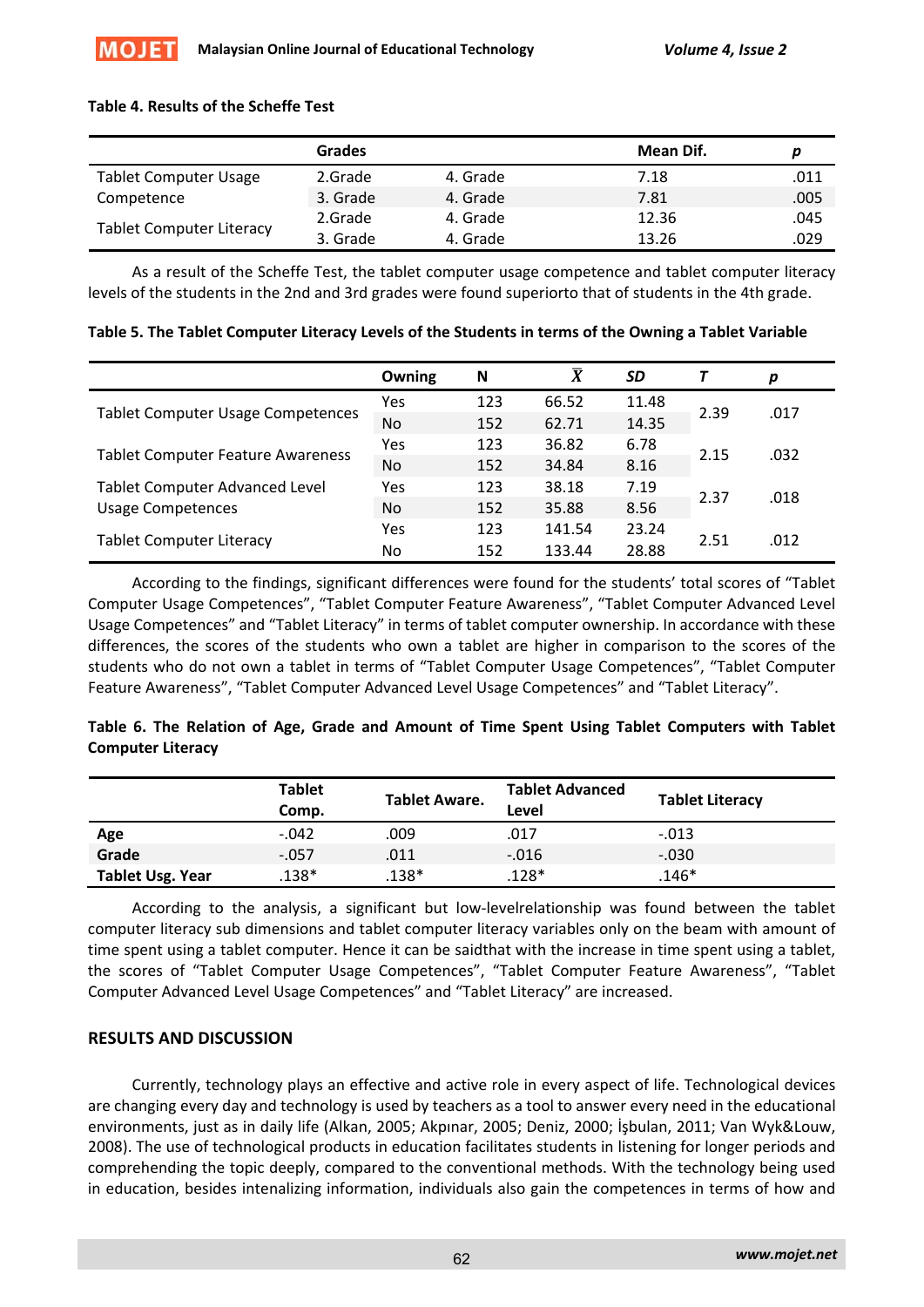where the information will be used.

Every passing day, the technological devices integrated into the education systems bring different perspectives to education. With the FATiH Project, the education processes supported with technology hold an important position in the Turkish education system. One of the most important building blocks of this process is the tablet computer distributed to the students and teachers.

Tablet computers which can ease the teaching and learning process also raise many problems. Although the order of importance of the encountered problems in tablet computer use in the teaching‐ learning process vary between teachers and students, many problems are common. Misuse of tablets in the teaching‐learning process are concerns such as being often used especially by students to play games, listen to music and watch films, hence affecting the classroom learning environment negatively, while also affecting in-class participation and interaction. Other problems include causing waste of time, not being suitable for operation, and tablet computers having a negative effect on interest in printed material (Çetinkaya & Keser, 2014). Despite these concerns, tablets continue to take their place within the education systems with the development of technology. Therefore, the teachers who will sustain the education process with the tablet computers are expected to be tablet literate and able to use the tablets in their daily lives and classrooms effectively.

Findings of our study show that the tablet computer literacy levels of the Sakarya University Sports Sciences Faculty Physical Education and Sports Teaching Department students are observed to be at a high level. Considering the fact that the group consists of students who can be described as digital natives, this is an expected result. In addition, the tablet computer literacy skills and sub dimensions were compared in terms of various variables. As a result of the analyses, while no difference could be found in terms of gender, significant differences were found in terms of the grade and tablet ownership variables. While the difference caused by the grade variables is thought to be caused by the characteristic of the group, the fact that the students who own a tablet have higher literacy skills than the students who do not own a tablet, is an expected result. The tablet computer literacy skills of the students were observed to be increasing in proportion to the increase of tablet computer usage time.

Previous research showsthat including tablets within the class processes and correct use of tablets plays an important role in increasing the student success rate (Cant & Cooper, 2014; McDermott & While, 2013; Farmer et al., 2014). The fact that tablet literacy of the students in this study is at high level can be an indicator that their effectivenessin education will increase when they become teachersin future. At the same time, high tablet literacy levels can result in favor of the students in terms of adopting new technologies (Boticki, Baksa, Seow&Looi, 2015; Lu, Meng,& Tam, 2014).

In conclusion, results of the study suggest that tablet literacy skills are related to tablet ownership and increase in proportion to the time spent using the tablet computer. Therefore, the priority of tablet distribution to teachers within the scope of the FATiH Project will enable teachers to support the tablet with various educational applications. The completion of content suitable for the tablets will play an important role in the success of this project. Renewal of tablet hardware andsoftware, the preparation of a guide for effective tablet use and regular updates for this guide are recommended.

# **REFERENCES**

Akpınar, Y. (2005). *Bilgisayar Destekli Eğitimde Uygulamalar*. Ankara, Turkey: Anı Yayıncılık.

Alkan, C. (2005). *Eğitimteknolojisi*. Ankara, Turkey: Anı Yayıncılık.

Blackall, L. (2005). Digital literacy: How it affects teaching practices and networked learning futures, a proposal for action research. *International Journal of Instructional Technology and Distance Learning,2*(10).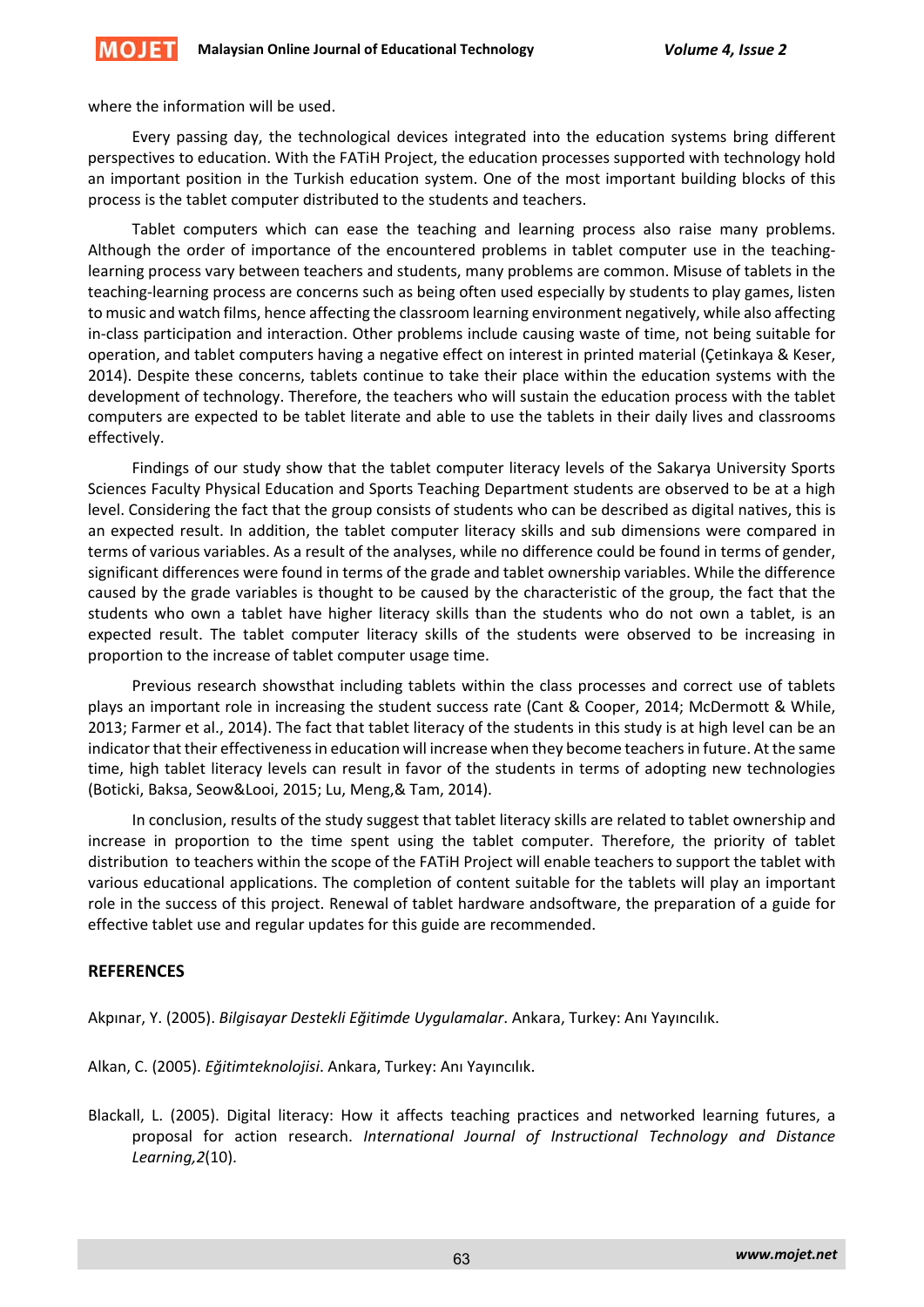

- Boticki, I., Baksa, J., Seow, P., & Looi, C. K. (2015). Usage of a mobile social learning platform with virtual badges in a primary school. *Computers & Education,86*.
- Cant, R. P., & Cooper, S. J. (2014). Simulation in the Internet age: The place of Web based simulation in nursing education: An integrative review. *Nurse Educ Today, 34*(12)*,*1435‐1442
- Çetinkaya, L., & Keser, H. (2014). Problems faced by teachers and students in terms of using tablet PCs and suggested solutions related to these problems. *Anadolu Journal of Educational Sciences International, 4*(1)*,*13‐34.
- Deniz, L. (2000). Öğretmenadaylarınınbilgisayaryaşantılarıvebilgisayartutumları. *M.Ü.Atatürk Eğitim Fakültesi Eğitim Bilimleri Dergisi, 12,* 135‐166
- Ellington, A. J., Wilson, J. H., & Nugent, J. S. (2011). Use of tablet PCs to enhance instruction and promote group collaboration in a course to prepare future mathematicsspecialists. *Mathematics and Computer Education, 45*(2)*,* 92‐105.
- Enriquez, A. G. (2010). Enhancing student performance using tablet computers. *College Teaching, 58*(3)*,*77‐ 84.
- Farmer, A., Toms C., Hardinge M., Williams V., Rutter H., & Tarassenko, L. (2014). Self‐management support using an Internet‐linked tablet computer (the EDGE platform)‐based intervention in chronic obstructive pulmonary disease: protocol for the EDGE‐COPD randomised controlled trial. *BMJ Open*.
- Galligan, L., Hobohm, C., & Loch, B. (2012). Tablet technology to facilitate improved interaction and communication with students studying mathematics at a distance. *Journal of Computers in Mathematics and Science Teaching, 31*(4)*,*363‐385.
- Ginsburg, L., & Creger, J. (2003). Adult literacy learning and the Internet: An exploratory conversation. *Tech21*.
- Gök, T. (2012). Real-time assessment of problem-solving of physics students using computer-based technology.*Hacettepe University Journal of Education, 43,* 210‐221.
- Holland, S. M. (2004). *Attitudes toward technology and development of technological literacy of gifted and talented elementary school students.* (Doctoral dissertation, The Ohio State University, Ohio).
- Isbulan, O. (2011). Opinions of university graduatesaboutsocial networksaccording to their personal characteristics.*Turkish Online Journal of Educational Technology, 10*(2)*,*184‐189.
- Jones, J. L., & Sinclair, B. (2011). Assessment on the go: Surveying students with an iPad. *Journal of Library Innovation, 2*(2)*,*22‐35.
- Karunaratne, W. (2003). Case for adult literacy in South East Asia with special reference to Sri Lanka.In *Lens on Literacy.Proceedings of the Australian Council for Adult Literacy Conference*, 21‐23 September. Perth, Western Australia: ACAL
- Kıyıcı, M., Kırksekiz A., Kiper, A., & Isbulan, O. (2014). Tablet Bilgisayar Okuryazarlığı Ölçek Geliştirme Çalışması. *Unpublished Scale.* Sakarya, Turkey.